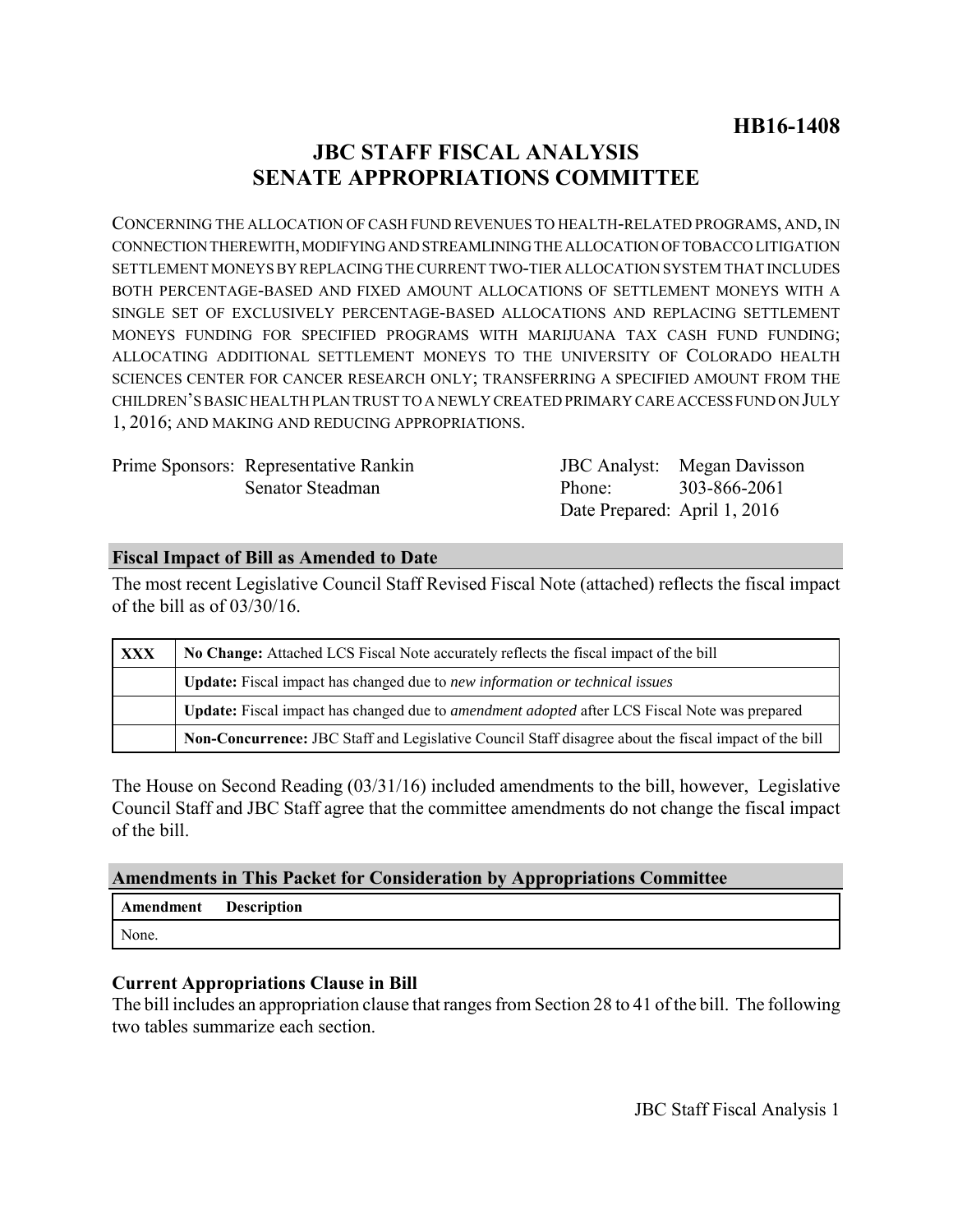## **HB16-1408 JBC Staff Analysis**

The bill includes an appropriation clause that makes the following appropriations adjustments related to Tobacco Master Settlement Agreement (MSA) revenues and, where applicable, Marijuana Tax Cash Fund appropriations:

| <b>Section</b>  | Program                                                    | General<br>Fund | <b>MSA Cash</b><br><b>Funds</b> | Marijuana<br><b>Tax Cash</b><br>Fund |
|-----------------|------------------------------------------------------------|-----------------|---------------------------------|--------------------------------------|
| 28              | Early Literacy                                             |                 | $(\$4,378,678)$                 | \$4,378,678                          |
| 29              | Mental Health Services for Juvenile and Adult<br>Offenders |                 | (3,025,192)                     | 3,025,192                            |
| 29              | Mental Health Services for Youth (H.B. 99-<br>1116)        |                 | (300,000)                       | 300,000                              |
| 29              | Community Prevention Treatment - Alcohol<br>and Drug Abuse |                 | (756, 298)                      | 756,298                              |
| 30              | Local Public Health Agencies                               |                 | (1,767,584)                     | 1,767,584                            |
| 31              | Tony Grampsas Youth Services                               |                 | 2,626,328                       | (2,626,328)                          |
| 32              | <b>Autism Treatment Fund</b>                               | (6, 451, 471)   | 6,451,471                       |                                      |
| 33a             | Higher Education - Cancer Program                          |                 | 1,751,471                       |                                      |
| 33 <sub>b</sub> | Higher Education - Health Sciences Center<br>Programs      |                 | 1,221,033                       |                                      |
| 34              | Nurse Home Visitor Program                                 |                 | 6,743,164                       |                                      |
| 35              | Supplemental State Contribution Fund                       |                 | 879,745                         |                                      |
| 36              | Drug Assistance Program Fund                               |                 | 1,313,603                       |                                      |
| 37              | AIDS and HIV Prevention Grants                             |                 | 1,313,604                       |                                      |
| 38              | <b>Immunization Program</b>                                |                 | 1,180,942                       |                                      |
| 39              | Oral Health Programs                                       |                 | 675,736                         |                                      |
| 40              | Health Service Corps within the Primary Care<br>Office     |                 | 625,736                         |                                      |
| Total           |                                                            | $(\$5,700,000)$ | \$23,312,437                    | \$7,601,424                          |

The appropriation clause includes the following appropriation for increasing access to primary care through rate enhancements for primary care office visits, immunization administration, health screening services, and newborn care, including neonatal critical care.

| <b>Section</b> | Program                             | <b>Primary Care Access</b><br>Fund | <b>Hospital Provider</b><br><b>Fee Cash Fund</b> | <b>Federal Funds</b> |
|----------------|-------------------------------------|------------------------------------|--------------------------------------------------|----------------------|
| -41            | <b>Medical Services</b><br>Premiums | \$20,000,000                       | \$642,163                                        | \$44,563,019         |

JBC Staff Fiscal Analysis 2